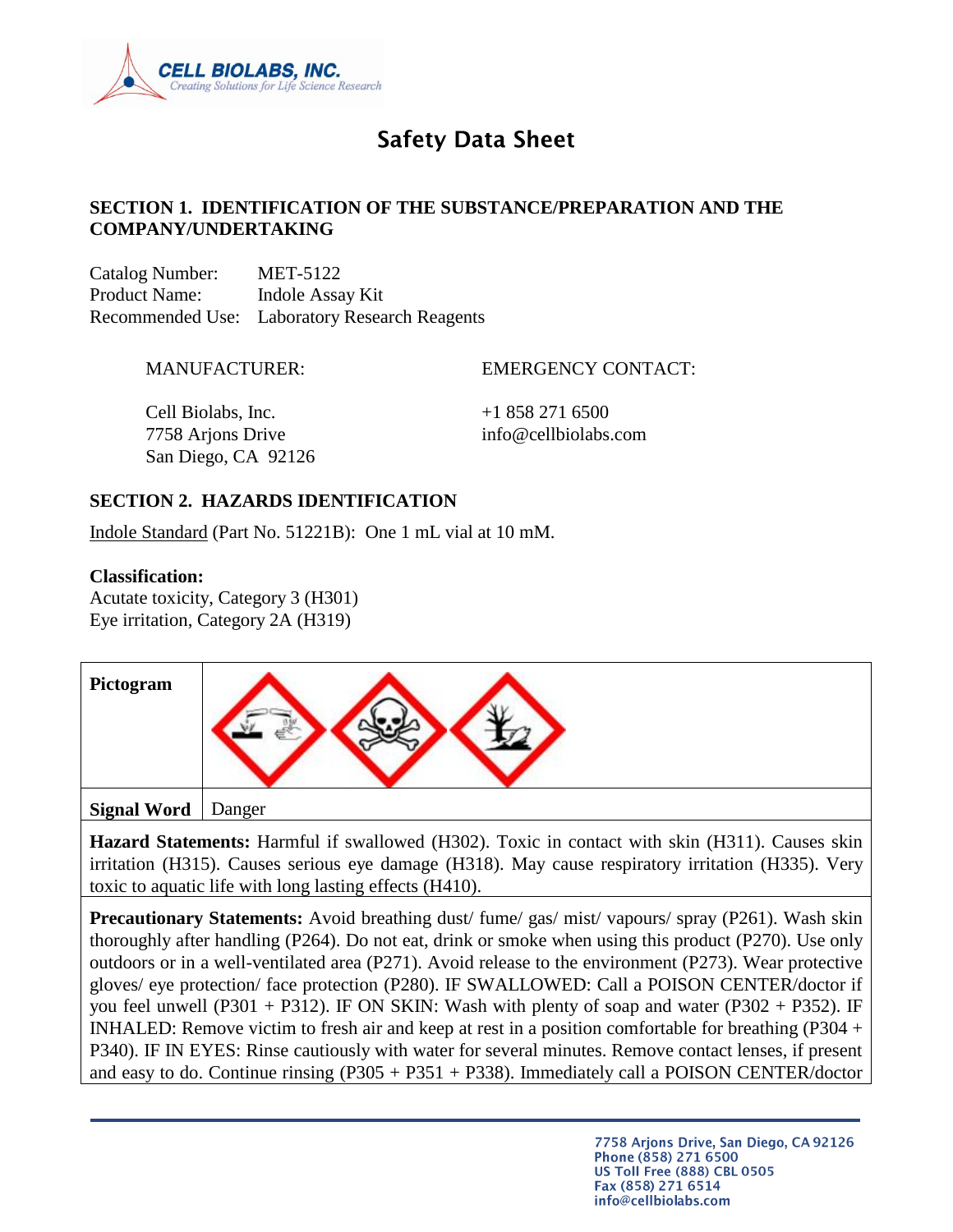

(P310). Specific measures (see supplemental first aid instructions on this label) (P322). Rinse mouth (P330). If skin irritation occurs: Get medical advice/ attention (P332 + P313). Remove/Take off immediately all contaminated clothing (P361). Collect spillage (P391). Store in a well-ventilated place. Keep container tightly closed (P403 + P233). Store locked up (P405). Dispose of contents/ container to an approved waste disposal plant (P501).

Assay Reagent A (Part No. 51222A): Two 1.5 mL vials.

#### **Classification:**

Acutate toxicity, Category 3 (H301) Eye irritation, Category 2A (H319)

| Pictogram          |                                                                                                                                                                                                           |
|--------------------|-----------------------------------------------------------------------------------------------------------------------------------------------------------------------------------------------------------|
| <b>Signal Word</b> | Danger                                                                                                                                                                                                    |
|                    | Hazard Statements: Toxic if swallowed (H301), Causes serious eye irritation (H319).                                                                                                                       |
|                    | <b>Precautionary Statements:</b> Wash skin thoroughly after handling (P264), Do not eat, drink, or smoke<br>when using this product (DO70) Wear protective gloves/protective clothing/eye protection/face |

when using this product (P270), Wear protective gloves/protective clothing/eye protection/face protection (P280), IF SWALLOWED: Immediately call a POISON CENTER / doctor. Rinse mouth (P301 + P310 + P330), IF IN EYES: rinse cautiously with water for several minutes. Remove contact lenses, if present and easy to do. Continue rinsing  $(P305 + P351 + P338)$ , If eye irritation persists: get medical advice/attention (P337 + P313), Store locked up (P405), Dispose of contents/container to an approved waste disposal plant (P501).

Assay Reagent B (Part No. 51223A): Three 1.7 mL vials.

#### **Classification:**

Corrosive to metals (Category 1), H290 Acute toxicity, Oral (Category 4), H302 Acute toxicity, Dermal (Category 4), H312 Skin irritation (Category 2), H315 Eye irritation (Category 2A), H319 Skin sensitisation (Category 1), H317 Carcinogenicity (Category 2), H351 Specific target organ toxicity - repeated exposure (Category 2), H373 Acute aquatic toxicity (Category 1), H400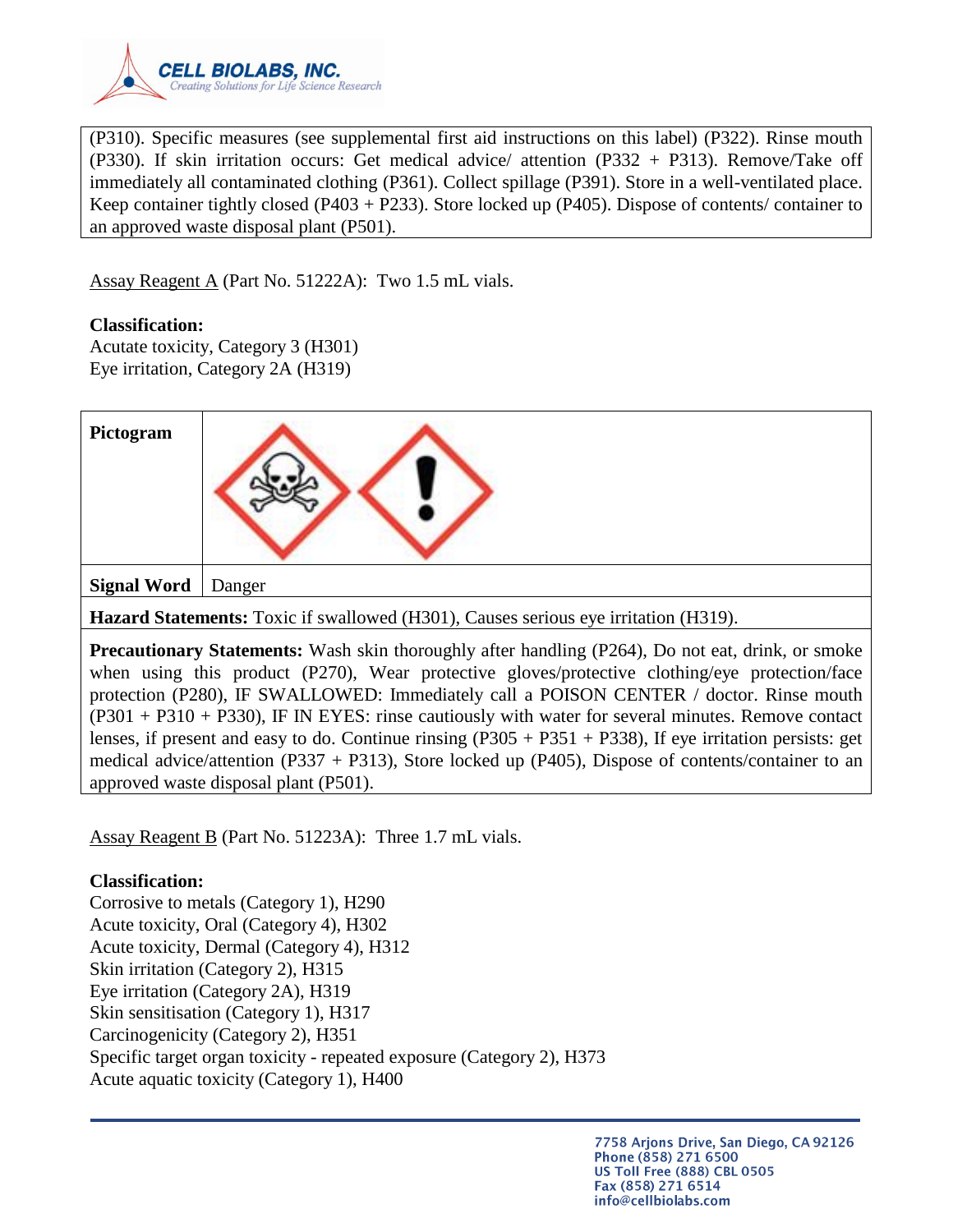

| Pictogram          |         |
|--------------------|---------|
| <b>Signal Word</b> | Warning |

**Hazard Statements:** May be corrosive to metals (H290). Harmful if swallowed or in contact with skin (H302 + H312) Causes skin irritation (H315). May cause an allergic skin reaction (H317). Causes serious eye irritation (H319). Suspected of causing cancer (H351). May cause damage to organs through prolonged or repeated exposure (H373). Very toxic to aquatic life (H400).

**Precautionary Statements:** Obtain special instructions before use (P201). Do not handle until all safety precautions have been read and understood (P202). Keep only in original container (P234). Do not breathe dust/ fume/ gas/ mist/ vapours/ spray (P260). Wash skin thoroughly after handling (P264). Do not eat, drink or smoke when using this product (P270). Contaminated work clothing should not be allowed out of the workplace (P272). Avoid release to the environment (P273). Wear protective gloves/ protective clothing/ eye protection/ face protection (P280). IF SWALLOWED: Call a POISON CENTER/doctor if you feel unwell. Rinse mouth  $(P301 + P312 + P330)$ . IF ON SKIN: Wash with plenty of water.Call a POISON CENTER/doctor if you feel unwell. P305 + P351 + P338 IF IN EYES: Rinse cautiously with water for several minutes. Remove contact lenses, if present and easy to do. Continue rinsing (P302 + P352 + P312). IF exposed or concerned: Get medical advice/ attention (P308 + P313). If skin irritation or rash occurs: Get medical advice/ attention (P333 + P313). If eye irritation persists: Get medical advice/ attention (P337 + P313). Take off contaminated clothing and wash before reuse (P362). Absorb spillage to prevent material damage (P390). Collect spillage (P391). Store locked up (P405). Store in corrosive resistant container with a resistant inner liner (P406). Dispose of contents/ container to an approved waste disposal plant (P501).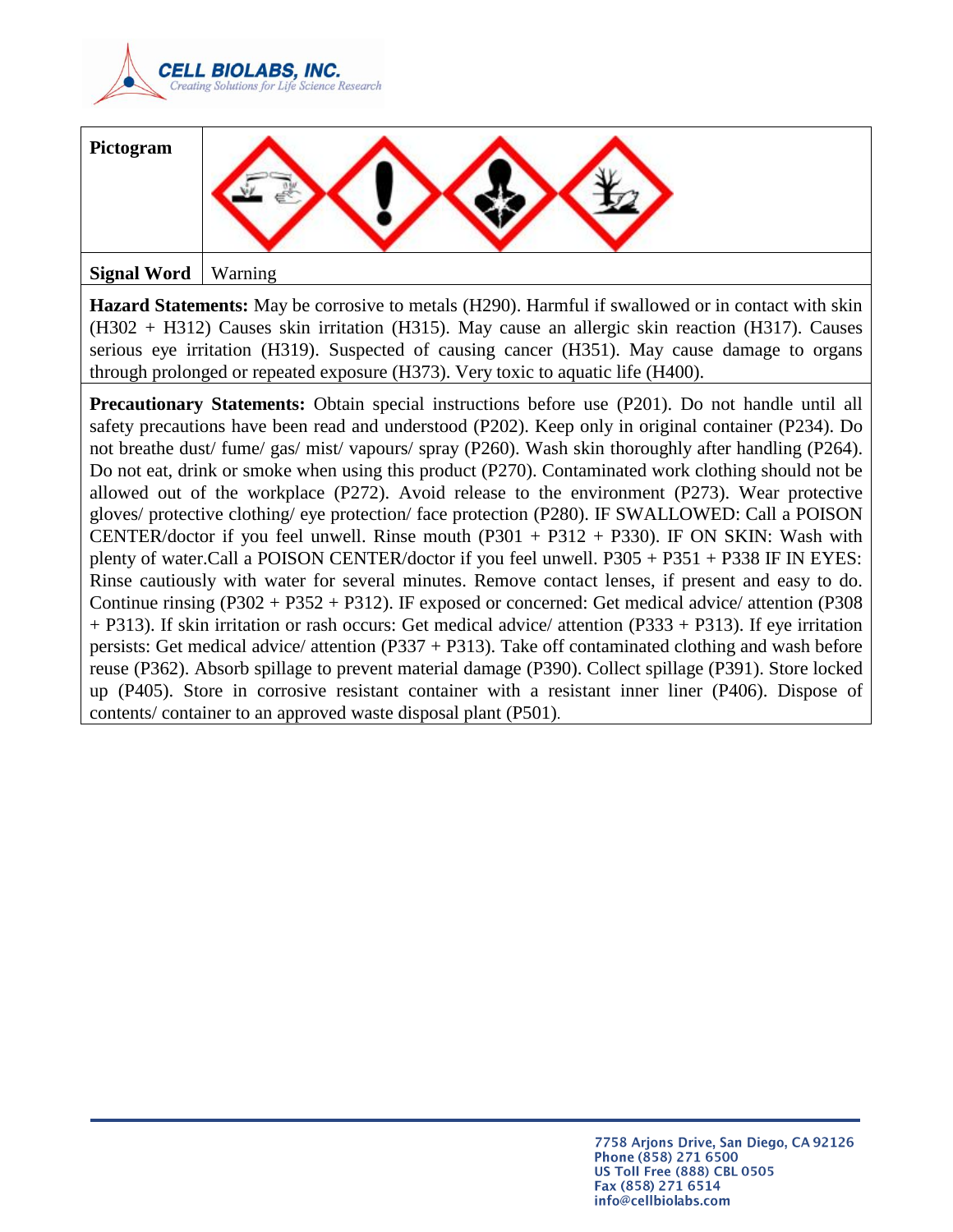

Assay Reagent C (Part No. 51224A): One 13 mL bottle.

#### **Classification:**

Flammable liquids, Category 2 (H225) Oxidizing liquids, Category 1 (H271) Corrosive to metals, Category 1 (H290) Acute toxicity, Oral, Category 4 (H302) Skin corrosion, Category 1B (H314)

Serious eye damage, Category 1 (H318)

Specific target organ toxicity - repeated exposure, oral, Category 2, Gastrointestinal tract (H373)

Specific target organ toxicity - single exposure, Category 3, Central nervous system (H336)

| Pictogram |  |
|-----------|--|
|           |  |

**Signal Word** Danger

**Hazard Statements:** Highly flammable liquid and vapour (H225), May cause fire or explosion; strong oxidizer (H271), May be corrosive to metals (H290), Harmful if swallowed (H302), Causes severe skin burns and eye damage (H314), Causes serious eye damage (H318), May cause drowsiness or dizziness (H336), May cause damage to organs (thyroid) through prolonged or repeated exposure (H373).

**Precautionary Statements:** Keep away from heat/sparks/open flames/hot surfaces. No smoking (P210), Keep/Store away from clothing/combustible materials (P220), Take any precaution to avoid mixing with combustibles (P221), Keep container tightly closed (P233), Keep only in original container (P234), Ground/bond container and receiving equipment (P240), Use explosion-proof electrical/ventilating/lighting/equipment (P241), Use only non-sparking tools (P242), Take precautionary measures against static discharge (P243), Do not breathe dust or mist (P260), Avoid breathing dust/fume/gas/mist/vaoprs/spray (P261), Wash skin thoroughly after handling (P264), Do not eat, drink, or smoke when using this product (P270), Use only outdoors or in a well-ventilated area (P271), Wear protective gloves/protective clothing/eye protection/face protection (P280), Wear fire/flame resistant/retardant clothing (P283), IF SWALLOWED: call a POISON CENTER if you feel unwell. Rinse mouth  $(P301 + P312 + P330)$ , IF SWALLOWED: rinse mouth. Do NOT induce vomiting  $(P301 + P330 + P331)$ , IF ON SKIN (or hair): Take off immediately all contaminated clothing  $(P303 + P361 + P353)$ , IF INHALED: Remove victim to fresh air and keep at rest in a position comfortable for breathing. Immediately call a POISON CENTER or doctor/physician. (P304 + P340 + P310), IF IN EYES: rinse cautiously with water for several minutes. Remove contact lenses, if present and easy to do. Continue rinsing. Immediately call a POISON CENTER or doctor/physician. (P305 + P351 + P338 + P310), IF ON CLOTHING: rinse immediately contaminated clothing and skin with plenty of water before removing clothes (P306 + P360), Get medical advice/attention if you feel unwell (P314), If eye irritation persists: get medical advice/attention (P337 + P313), Wash contaminated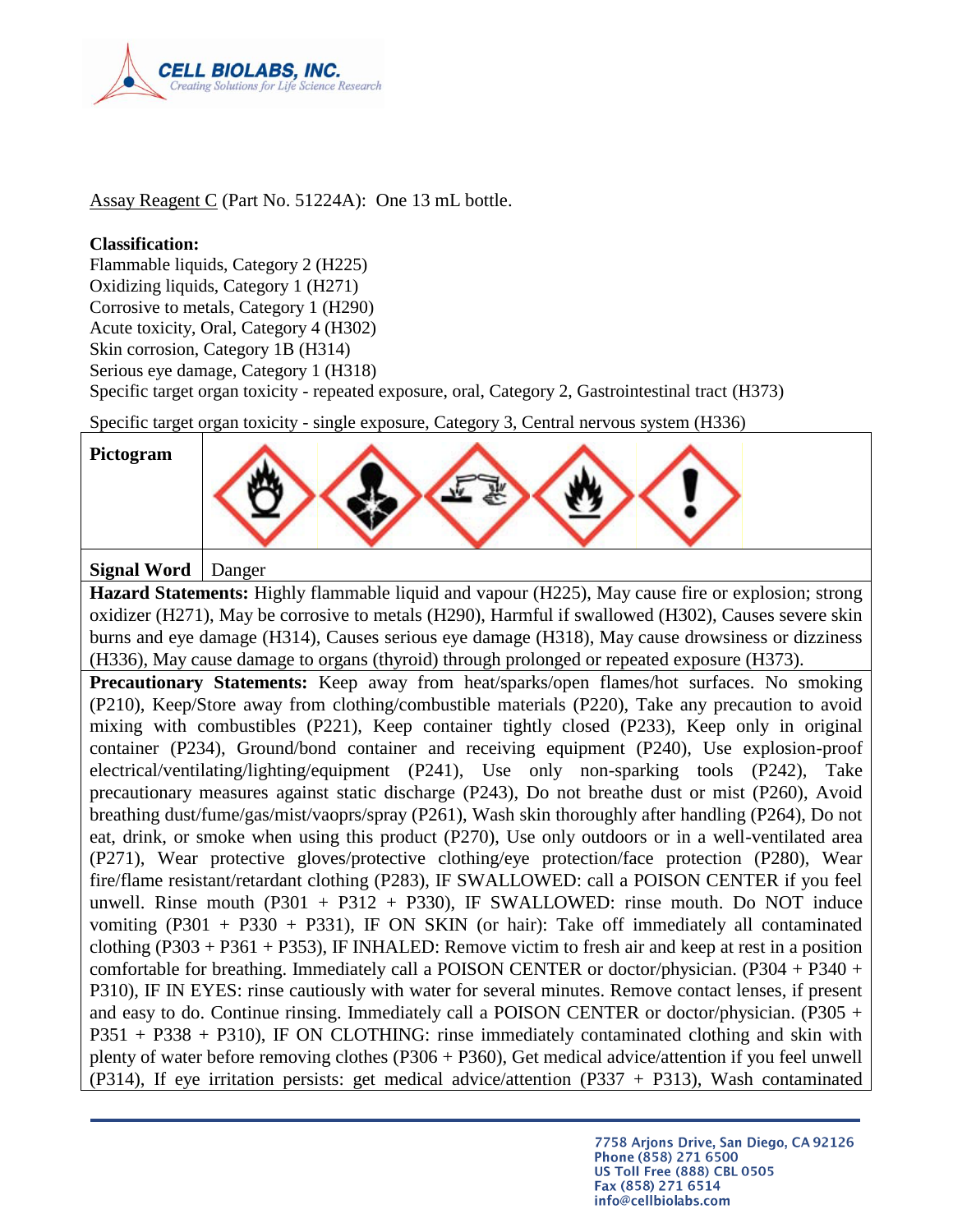

clothing before reuse (P363), In case of fire: use dry sand, dry chemnical or alcohol-resistant foam for extinction (P370 + P378), In case of major fire and large quantities: Evacuate area. Fight fire remotely due to risk of explosion (P371 + P380 + P375), Absorb spillage to prevent material damage (P390), Store in a well-ventilated place. Keep container tightly closed (P403 + P233), Store in a well-ventilated place and keep cool  $(P403 + P235)$ , Store locked up  $(P405)$ , Store in corrosive resistant stainless steel container with a resistant inner liner (P406), Dispose of contents/container to an approved waste disposal plant (P501).

## **SECTION 3. COMPOSITION/INFORMATION ON INGREDIENTS**

Indole Standard (Part No. 51221B): One 1 mL vial at 10 mM.

| <b>CHEMICAL NAME</b> | <b>CONCENTRATION</b> | CAS#     |
|----------------------|----------------------|----------|
| Indole               | 10 mM                | 120-72-9 |

Assay Reagent A (Part No. 51222A): Two 1.5 mL vials.

| <b>CHEMICAL NAME</b>         | <b>CONCENTRATION</b> | CAS# |
|------------------------------|----------------------|------|
| <b>Proprietary Reagent A</b> | : 6 N                |      |

Assay Reagent B (Part No. 51223A): Three 1.7 mL vials.

| <b>CHEMICAL NAME</b>         | <b>CONCENTRATION</b> | $\mathop{\mathsf{CAS}}$ # |
|------------------------------|----------------------|---------------------------|
| <b>Proprietary Reagent B</b> | 1 M                  |                           |

Assay Reagent C (Part No. 51224A): One 13 mL bottle.

| <b>CHEMICAL NAME</b>         | <b>CONCENTRATION</b> | CAS# |
|------------------------------|----------------------|------|
| <b>Proprietary Reagent C</b> | < 6 N                |      |

#### **SECTION 4. FIRST-AID MEASURES**

 IF SWALLOWED, WASH OUT MOUTH WITH WATER PROVIDED PERSON IS CONSCIOUS. CALL A PHYSICIAN IF INHALED, REMOVE TO FRESH AIR. IF NOT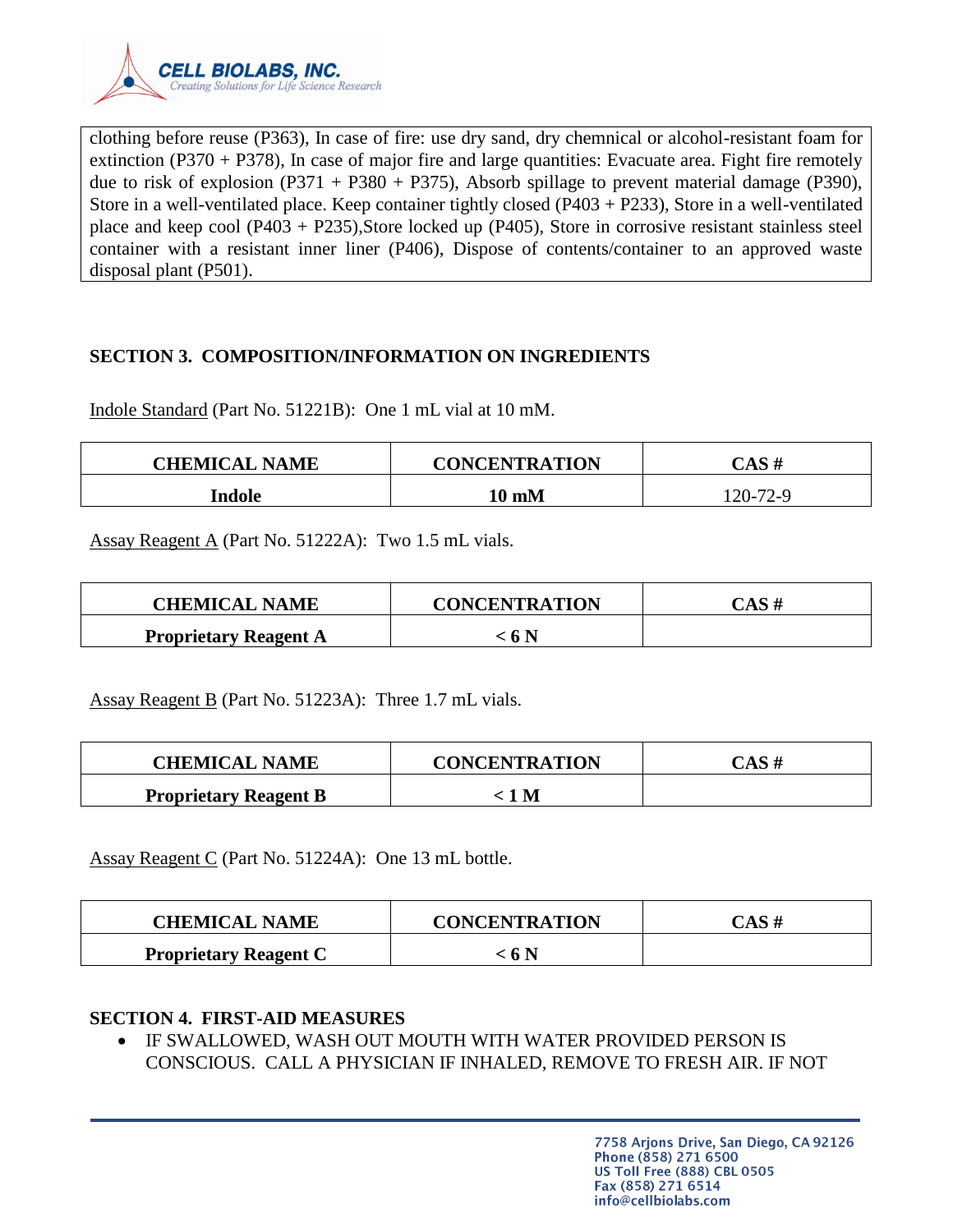

BREATHING GIVE ARTIFICIAL RESPIRATION. IF BREATHING IS DIFFICULT, GIVE OXYGEN.

- IN CASE OF SKIN CONTACT, FLUSH WITH COPIOUS AMOUNTS OF WATER FOR AT LEAST 15 MINUTES. REMOVE CONTAMINATED CLOTHING AND SHOES. CALL A PHYSICIAN.
- IN CASE OF CONTACT WITH EYES, FLUSH WITH COPIOUS AMOUNTS OF WATER FOR AT LEAST 15 MINUTES. ASSURE ADEQUATE FLUSHING BY SEPARATING THE EYELIDS WITH FINGERS. CALL A PHYSICIAN.

## **SECTION 5. FIRE-FIGHTING MEASURES**

- Suitable extinguishing media: Water spray, alcohol-resistant foam, dry chemical or CO2
- Special protective equipment: Self-contained breathing apparatus

# **SECTION 6. ACCIDENTAL RELEASE MEASURES**

- Evacuate area
- Wear self-contained breathing apparatus, rubber boots and heavy rubber gloves.
- Absorb with sand or vermiculite, sweep up, place in a bag and hold for waste disposal.
- Avoid raising dust.
- Ventilate area and wash spill site after material pickup is complete.

# **SECTION 7. SAFETY HANDLING AND STORAGE**

- Should be handled by trained personnel observing good laboratory practices.
- Avoid breathing vapor.
- Avoid skin contact or swallowing.
- May cause allergic reaction in sensitized individuals.
- Store in properly labeled containers at temperature on label

# **SECTION 8. EXPOSURE CONTROLS / PERSONAL PROTECTION**

- Engineering measures: Handle in accordance with good industrial hygiene and safety practices. Wash hands immediately after handling the product.
- Personal protective equipment: Face shield or safety glasses, gloves, protective clothing, suitable respiratory equipment in cases of inadequate ventilation.

# **SECTION 9. PHYSICAL AND CHEMICAL PROPERTIES**

- Form: liquid
- Odor: no data available
- pH: no data available
- Boiling point / range: no data available
- Melting point / range: no data available
- Flash point: no data available
- Evaporation rate: no data available
- Vapor pressure: no data available
- Vapor density: no data available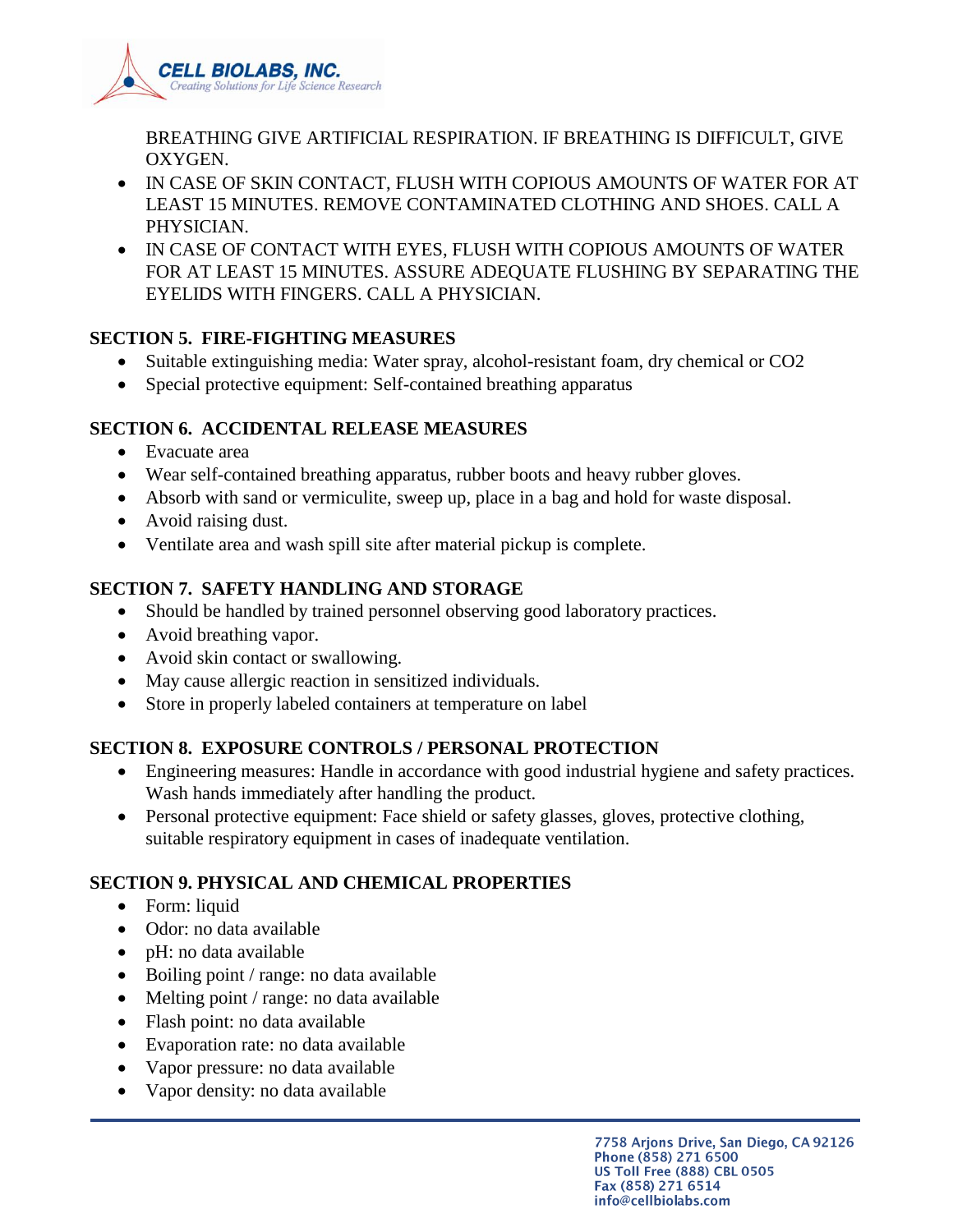

- Relative density: no data available
- Water solubility: no data available
- Autoignition temperature: no data available
- Decomposition temperature: no data available
- Viscosity: no data available
- Explosive properties: no data available
- Oxidizing properties: no data available

# **SECTION 10. STABILITY AND REACTIVITY**

- Stability: no data available
- Reactivity: no data available
- Conditions to avoid: no data available
- Incompatible materials: no data available
- Decomposition products: no data available

# **SECTION 11. TOXICOLOGICAL INFORMATION**

- Acute toxicity
	- o Indole: LD50 Oral Rat 1,000 mg/kg
	- o Indole LD50 Dermal Rabbit 790 mg/kg
- Skin corrosion/irritation
- Serious eye damage/irritation
	- o Indole: Eyes Rabbit
	- o Result: Severe eye irritation 24 h
- Respiratory or skin sensitization: No data available
- Germ cell mutagenicity: no data available
- Carcinogenicity: IARC: No component of this product present at levels greater than or equal to 0.1% is identified as probable, possible or confirmed human carcinogen by IARC. ACGIH: No component of this product present at levels greater than or equal to 0.1% is identified as a carcinogen or potential carcinogen by ACGIH. NTP: No component of this product present at levels greater than or equal to 0.1% is identified as a known or anticipated carcinogen by NTP. OSHA: No component of this product present at levels greater than or equal to 0.1% is identified as a carcinogen or potential carcinogen by OSHA
- .Reproductive toxicity: no data available
- Specific target organ toxicity single exposure Inhalation
	- o Indole: May cause respiratory irritation.
- Specific target organ toxicity repeated exposure: No data available
- Aspiration hazard: No data available

# **SECTION 12. ECOLOGICAL INFORMATION**

- Ecotoxicity
	- o Indole: Toxicity to daphnia and other aquatic invertebrates LC50 Daphnia magna (Water flea) 1 mg/l 48 h
	- $\circ$  Indole: Toxicity to algae Growth inhibition EC100 Scenedesmus acuminatus  $>$  10 mg/l 96 h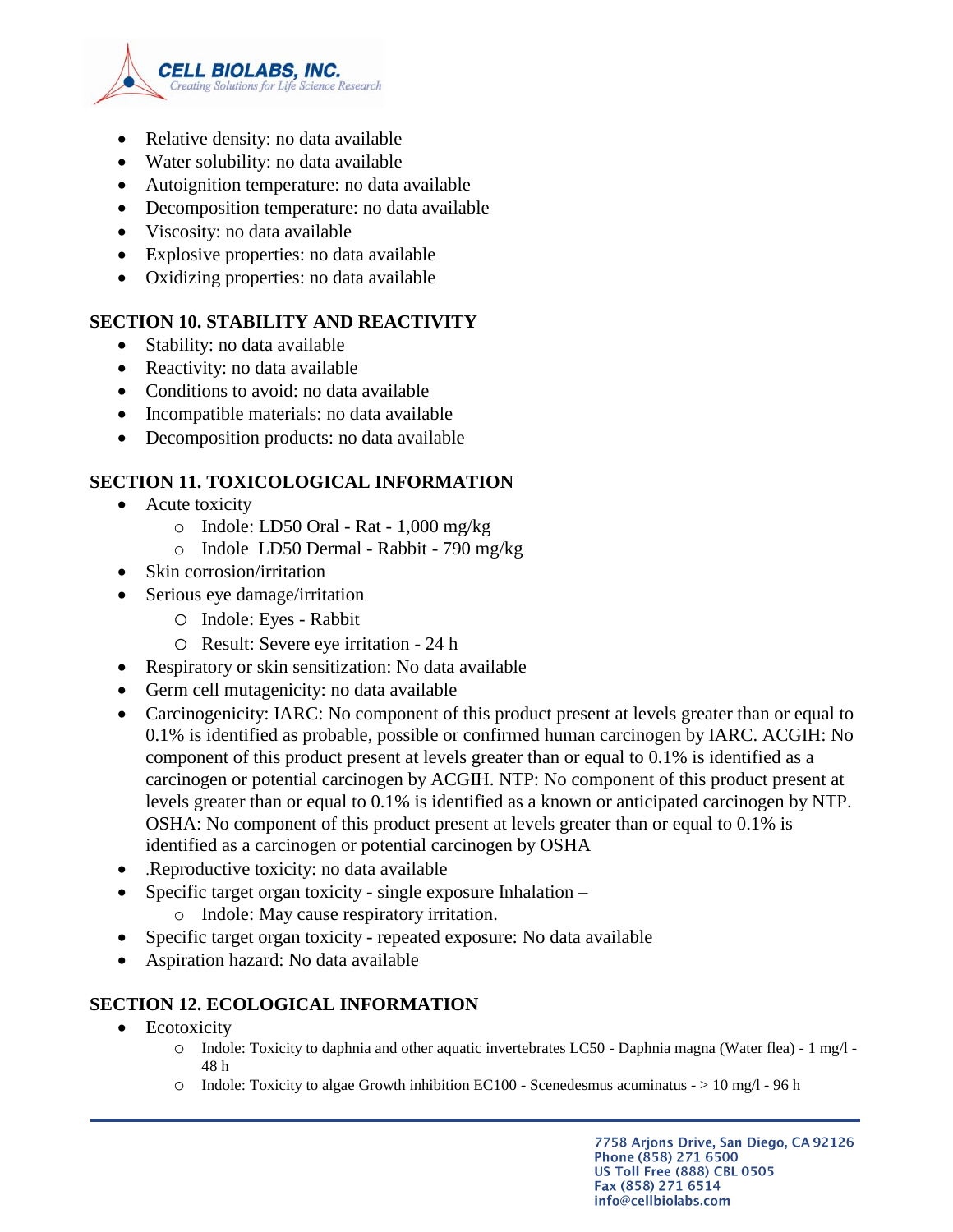

- Persistence and degradability: No data available
- Bioaccumulative potential: No data available
- Mobility in soil: No data available
- Results of PBT and vPvB assessment PBT/vPvB assessment not available as chemical safety assessment not required/not conducted
- Other adverse effects An environmental hazard cannot be excluded in the event of unprofessional handling or disposal. Very toxic to aquatic life.

## **SECTION 13. DISPOSAL CONSIDERATIONS**

For small quantities: Cautiously add to a large stirred excess of water. Adjust the pH to neutral. Flush the aqueous solutions down the drain with plenty of water.

# **SECTION 14. TRANSPORT INFORMATION**

#### **DOT**

- Hazard Class: 8
- Subsidiary Class: none
- Packing Group: II
- UN-No: UN2796
- Hazard Class: 8
- Subsidiary Class: none
- Packing Group: II
- UN-No: UN2790

# **IATA**

- Hazard Class: 8
- Subsidiary Class: none
- Packing Group: II
- UN-No: UN2796

NOTE: THIS PRODUCT IS SHIPPED AS "DANGEROUS GOODS IN EXCEPTED QUANTITIES" UNDER IATA REGULATION 2.6.2.2.

- Hazard Class: 8
- Subsidiary Class: none
- Packing Group: II
- UN-No: UN2790

NOTE: THIS PRODUCT IS SHIPPED AS "DANGEROUS GOODS IN EXCEPTED QUANTITIES" UNDER IATA REGULATION 2.6.2.2.